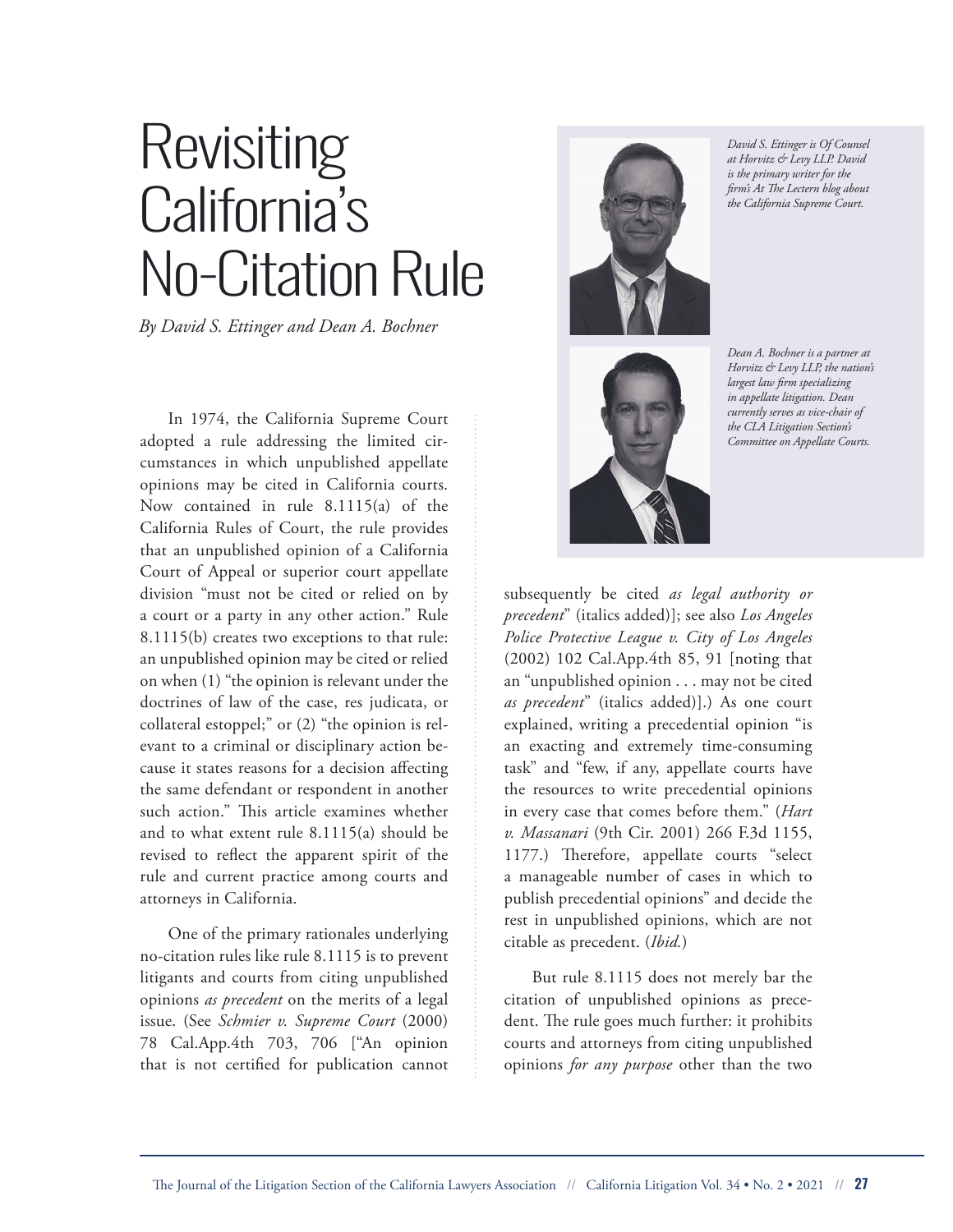narrow exceptions set forth in rule 8.1115(b). Yet despite the text of the rule, courts and attorneys regularly cite unpublished opinions for purposes other than those expressly authorized by rule 8.1115(b). This practice is often consistent with the apparent spirit of the rule — i.e., to prevent citation of unpublished opinions *as binding or persuasive precedent*  but not the letter of the rule.

For example, attorneys sometimes cite unpublished opinions *in petitions for review*, not for their precedential value but to establish the most common grounds for seeking review in the California Supreme Court—i.e., to demonstrate the existence of a conflict among Court of Appeal decisions or an important or recurring legal issue that requires Supreme Court resolution. (See Cal. Rules of Court, rule  $8.500(b)(1)$ ; Smith & McGinty, *Obtaining California Supreme Court Review* (Dec. 2012) Plaintiff Magazine, p. 1 <https:// bit.ly/33cUReH> [as of July 29, 2021] ["The petition [for review] can show the need to 'secure uniformity' by citing conflicting published decisions and unpublished decisions"].)

*Courts* also cite unpublished decisions for similar reasons—to identify a recurring legal issue that warrants Supreme Court resolution. (See *Mangini v. J.G. Durand International* (1994) 31 Cal.App.4th 214, 219-220 [citing two depublished opinions to illustrate that the question under consideration is a recurring issue that requires resolution]; see also *People v. De Jesus Valencia* (Dec. 11, 2019, S258038) 2019 WL 6869128, at p. \*7 (dis. opn. of Liu, J.) [citing unpublished opinions to demonstrate that the issue presented in a petition for review is a frequently recurring one].)

A manual on California criminal appellate practice observes that attorneys occasionally cite "unpublished cases—without protest from the court—when the use of the cases is consistent with the rationale underlying the general no-citation rule. A petition for review, for example, may point to unpublished cases to show conflicts among the courts on a particular issue, the frequency with which an issue arises, or the importance of an issue to litigants and society as a whole." (Appellate Defenders, Inc., Cal. Criminal Appellate Practice Manual (Jan. 2013) § 7.11, pp. 9-10 <https://bit.ly/2F2K3YF> [as of July 19, 2021], fn. omitted.) The manual goes on to explain that this practice is "consistent with the general no-citation rule because [it is] referring to the unpublished cases, not as *authority* or *precedent* to persuade the court on the merits of an issue, but as *evidence* of some external fact." (*Id.* at p. 10; but see *Hernandez v. Restoration Hardware, Inc.* (2018) 4 Cal.5th 260, 269, fn. 2; Ettinger, *Questions about the Supreme Court declining to look at some unpublished opinions* (Jan. 30, 2018) At the Lectern: Practicing Before the California Supreme Court <https://bit.ly/33KKGiC> [as of July 29, 2021].)

Courts and attorneys also cite unpublished opinions to identify noteworthy facts that do not appear in the appellate record. In *People v. Hill* (1998) 17 Cal.4th 800, 818-839, 844-848, for example, the Supreme Court reversed a criminal conviction in part because the prosecutor had committed prejudicial misconduct. In discussing the misconduct, the Supreme Court took judicial notice of an unpublished Court of Appeal opinion that described misconduct by the same prosecutor and identified two other appellate decisions that also concluded she had engaged in misconduct. (*Id.* at pp. 847-848 & fns. 9, 10.) In *Williams v. Chino Valley Independent Fire District* (2015) 61 Cal.4th 97, 99, 109-115, the Court considered whether a defendant who prevails in a case brought under the Fair Employment and Housing Act (FEHA) must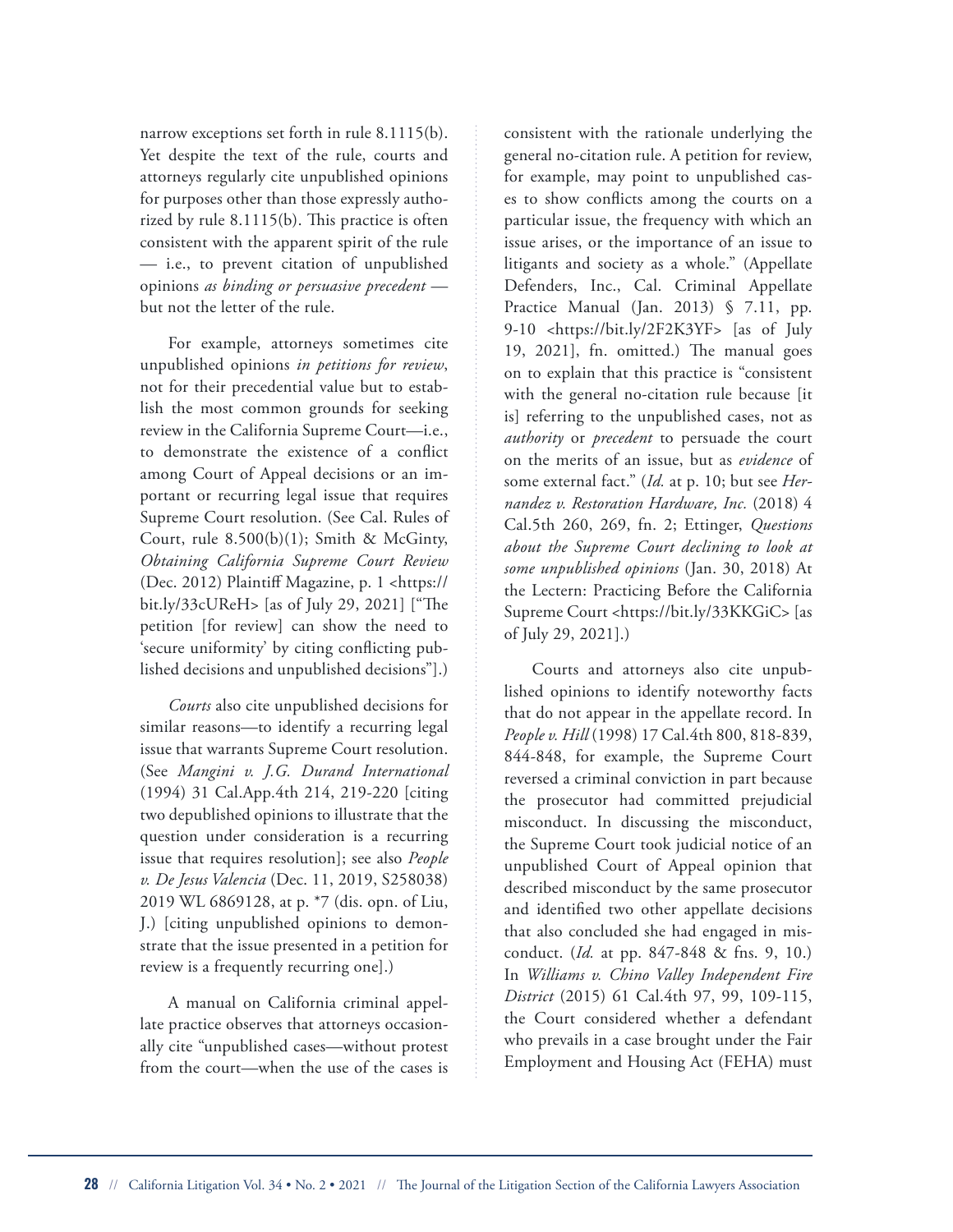establish that the action is frivolous to recover costs and fees. While analyzing that issue, the Court noted, without any criticism, that the plaintiff had cited an unpublished opinion to show that " 'costs may in some FEHA cases be considerable.' " (*Id.* at p. 113; cf. *People v. Gentile* (2020) 10 Cal.5th 830, 849-850 [noting two unpublished opinions cited by an amicus curiae to illustrate alternate factual scenarios]; *McArthur v. McArthur* (2014) 224 Cal.App.4th 651, 656, fn. 5 [citing depublished opinion "for purposes of factual context only"].)

Courts also occasionally cite unpublished opinions to explain the effect of depublication orders entered in other cases. For example, in *People v. Saunders* (1993) 5 Cal.4th 580, 607- 608 (dis. opn. of Kennard, J.), a dissenting justice cited the Supreme Court's decision to depublish two opinions and its simultaneous decision to deny review of a contrary opinion to explain how the Court viewed the merits of a legal issue. Similarly, in *Conrad v. Ball Corp.* (1994) 24 Cal.App.4th 439, 443, footnote 2, the Court of Appeal cited an unpublished opinion to discuss the effect of the order depublishing that opinion and a prior order denying a request to depublish a contrary opinion.

One can envision other circumstances in which an attorney might cite an unpublished opinion for purposes that are just as inoffensive as those discussed above. For example, an attorney who seeks publication of a Court of Appeal opinion under rule 8.1120(a) of the California Rules of Court may wish to cite other unpublished opinions that address the same issue to show that the issue is a recurring one that warrants treatment in a published opinion. (See Cal. Rules of Court, rule  $8.1105(c)(6)$ ,  $(8)$  [an opinion "should" be certified for publication" if it "[i]nvolves

a legal issue of continuing public interest," "[i]nvokes a previously overlooked rule of law, or reaffirms a principle of law not applied in a recently reported decision"].) Another example: When crafting an argument, an attorney may employ the reasoning of an unpublished opinion without citing the opinion to the court, a citation that would violate rule 8.1115(a). (See Eisenberg, Cal. Practice Guide: Civil Appeals and Writs (The Rutter Group 2020) ¶ 11:186.13, p. 11-84 ["Of course, counsel are free to use the *reasoning* in an unpublished opinion"].) But suppose that reasoning triggers a sanctions motion accusing the attorney of advancing a frivolous argument. Under those circumstances, the attorney should be allowed to cite the unpublished opinion to show that the argument is not frivolous because an appellate court had adopted it.

Courts and attorneys that cite unpublished opinions in the circumstances described above are acting in accordance with the spirit of rule 8.1115 because they are not citing unpublished opinions as precedent or authority, but for other unobjectionable purposes. This practice does, however, violate the letter of the rule, which categorically states that an unpublished appellate opinion "must not be cited or relied on by a court or a party in any other action" subject to the two narrow—and inapplicable—exceptions set forth in rule 8.1115(b). (Rule 8.1115(a).)

Perhaps it is time to consider revising rule 8.1115 to ensure that its terms are consistent with the spirit of the rule and current practice. Indeed, clarity in the rule is critical because attorneys can be sanctioned for citing unpublished opinions in violation of rule 8.1115. (See Cal. Rules of Court, rule  $8.276(a)(4)$ ; *People v. Williams* (2009) 176 Cal.App.4th 1521, 1529 [admonishing counsel for citing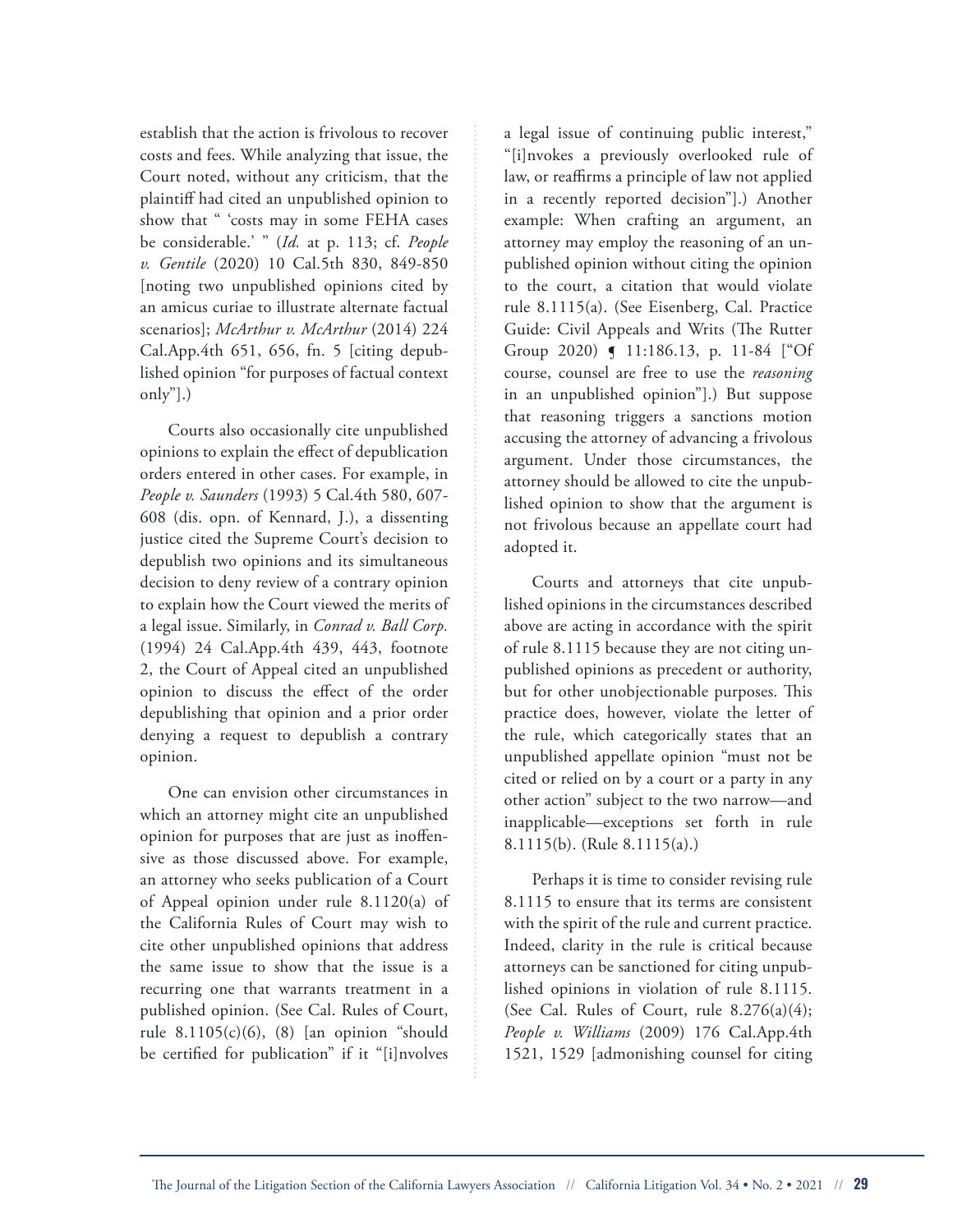unpublished opinion and observing that "persistent use of unpublished authority may be cause for sanctions"]; *Alicia T. v. County of Los Angeles* (1990) 222 Cal.App.3d 869, 884-886 [imposing monetary sanctions on counsel for, among other things, repeatedly citing unpublished opinion]; see also Eisenberg, Cal. Practice Guide: Civil Appeals and Writs, *supra*, ¶ 11:183, p. 11-80 ["Improper citation of an unpublished or depublished opinion in an appellate brief may cause the court to return or strike the brief as defective; and, in egregious cases, the practice may lead to *monetary sanctions*"].)

Two possible modifications come to mind.

First, a modest revision would expressly authorize the most commonly accepted reason to cite unpublished opinions—i.e., to demonstrate the existence (or nonexistence) of a conflict among Court of Appeal decisions or of an important legal issue for the purpose of obtaining (or defeating) Supreme Court review. To this end, rule 8.1115(b) could be modified by adding a third exception, as follows (revisions appear in italics): "An unpublished opinion may be cited or relied on:  $\left[\int_0^{\infty}$  (1) When the opinion is relevant under the doctrines of law of the case, res judicata, or collateral estoppel; [¶] (2) When the opinion is relevant to a criminal or disciplinary action because it states reasons for a decision affecting the same defendant or respondent in another such action; *or* [¶] *(3) When the opinion is relevant to demonstrate whether or not there is a need to secure uniformity of decision or to settle an important question of law under rule 8.500(b)(1).*" This new exception would somewhat resemble the approach taken by Ninth Circuit Rule 36-3(c), which includes the following exception to the prohibition against citing certain unpublished dispositions: "in a

petition for panel rehearing or rehearing en banc, in order to demonstrate the existence of a conflict among opinions, dispositions, or orders." While this proposal would benefit litigants by expressly authorizing one of the most commonly accepted reasons to cite unpublished opinions, rule 8.1115 would still prohibit the citation of unpublished opinions in other unobjectionable situations, including those discussed above, that are consistent with the spirit of the rule.

A more comprehensive revision to rule 8.1115 would limit the current categorical prohibition against citing unpublished opinions by barring only those citations that are used as *precedent* or *legal authority* on the merits of a legal issue. To this end, rule 8.1115(a) could be modified as follows (revisions appear in italics): "*An* opinion of a California Court of Appeal or superior court appellate division that is not certified for publication or ordered published must not be cited or relied on *as binding or persuasive precedent* by a court or a party in any other action." This new language is similar to that added to rule 8.1115 when it was amended in 2016 to allow Court of Appeal opinions to remain published after the Supreme Court has granted review. Rule  $8.1115(e)(1)$ , for example, provides that a published opinion in a case pending review "has no binding or precedential effect, and may be cited for potentially persuasive value only."

Rule 8.1115(b) could be modified to make clear that the prohibition in rule 8.1115(a) does not apply where the unpublished opinion might be binding under the doctrines of law of the case, res judicata, or collateral estoppel, or where the opinion is relevant to a criminal or disciplinary action involving the same litigant. For example, the introductory clause to rule 8.1115(b) could be revised as